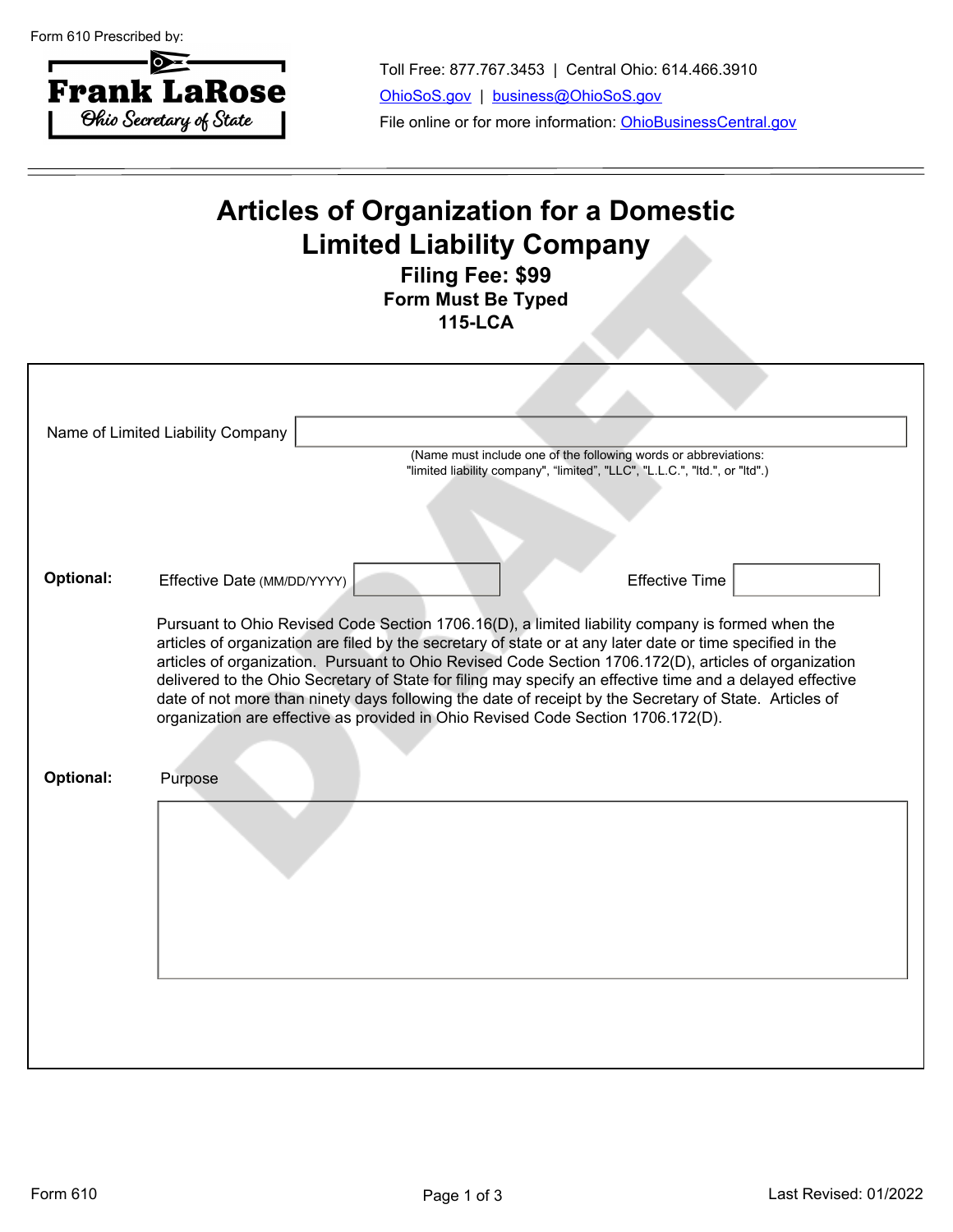| <b>Original Appointment of Statutory Agent</b>                                                                                                                                                                                      |
|-------------------------------------------------------------------------------------------------------------------------------------------------------------------------------------------------------------------------------------|
| The undersigned authorized member(s), manager(s) or representative(s) of                                                                                                                                                            |
|                                                                                                                                                                                                                                     |
| (Name of Limited Liability Company)                                                                                                                                                                                                 |
| hereby appoint the following to be Statutory Agent upon whom any process, notice or demand required or permitted by<br>statute to be served upon the limited liability company may be served. The complete address of the agent is: |
|                                                                                                                                                                                                                                     |
| (Name of Statutory Agent)                                                                                                                                                                                                           |
|                                                                                                                                                                                                                                     |
| (Mailing Address)                                                                                                                                                                                                                   |
| Ohio                                                                                                                                                                                                                                |
|                                                                                                                                                                                                                                     |
| <b>Acceptance of Appointment</b>                                                                                                                                                                                                    |
|                                                                                                                                                                                                                                     |
| The Undersigned,<br>, named herein as the<br>(Name of Statutory Agent)                                                                                                                                                              |
| Statutory agent for<br>(Name of Limited Liability Company)                                                                                                                                                                          |
|                                                                                                                                                                                                                                     |
| hereby acknowledges and accepts the appointment of statutory agent for said limited liability company.                                                                                                                              |
| <b>Statutory Agent Signature</b>                                                                                                                                                                                                    |
| (Individual Agent's Signature / Signature on Behalf of Business Serving as Agent)                                                                                                                                                   |
| If applicable, attach a statement as provided in division (B)(3) of section 1706.761 of the Ohio Revised Code to state<br>that the LLC may have one or more series of assets subject to limitations.                                |